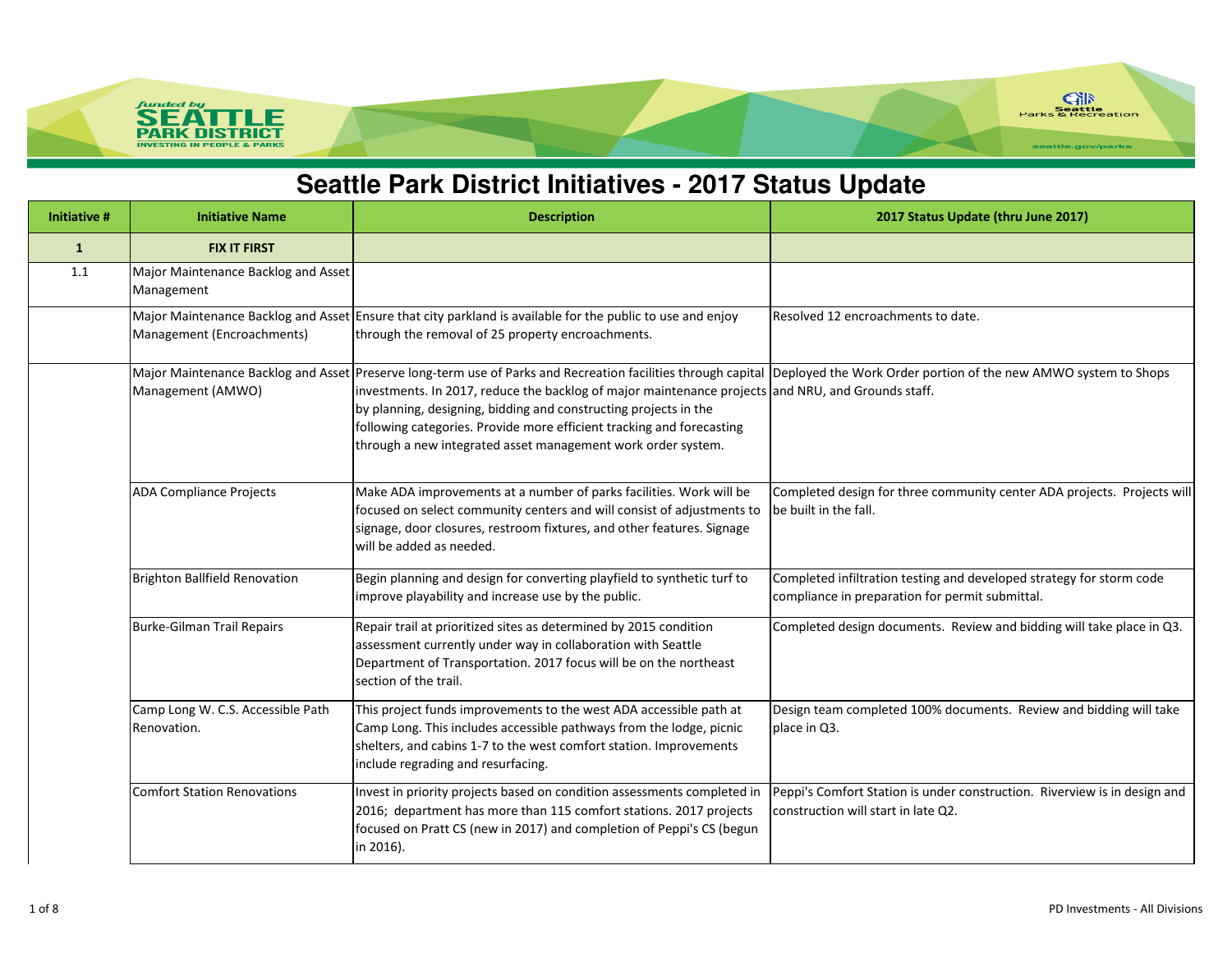

#### **Seattle Park District Initiatives - 2017 Status Update**

| <b>Initiative #</b> | <b>Initiative Name</b>                           | <b>Description</b>                                                                                                                                                                                                                                                                                                                                                                                                                                           | 2017 Status Update (thru June 2017)                                                                                                                                                                                                |
|---------------------|--------------------------------------------------|--------------------------------------------------------------------------------------------------------------------------------------------------------------------------------------------------------------------------------------------------------------------------------------------------------------------------------------------------------------------------------------------------------------------------------------------------------------|------------------------------------------------------------------------------------------------------------------------------------------------------------------------------------------------------------------------------------|
|                     | Denny Park Path and Irrigation<br>Replacement    | Supplement the 2008 Parks and Greenspaces Levy-funded drainage<br>project at Denny Park for work on the walking paths.                                                                                                                                                                                                                                                                                                                                       | Contractor completed punch list items and project is in the close-out<br>phase. PDOC members toured the park during their July Meeting.                                                                                            |
|                     | Discovery Park Water Line Repairs                | Repair and bring the water lines up to current code at Discovery Park.<br>SPR is not authorized to operate utilities so repairs will be completed<br>and turned over to Seattle Public Utilities (SPU).                                                                                                                                                                                                                                                      | Completed in-house construction of Daybreak Star Center water line<br>upgrade. Additional funding needed to complete SPU and other in-house<br>construction tasks. Will be requesting additional budget allocation in<br>early Q3. |
|                     | Emergency Management Program                     | Design and install emergency standby generators at select sites.                                                                                                                                                                                                                                                                                                                                                                                             | Completed construction documents for Garfield & SW Community<br>Centers. Bidding is scheduled.                                                                                                                                     |
|                     | Interbay Golf Landfill Gas System<br>Replacement | Fund either the replacement or renovation of the of the gas system at<br>the Interbay Golf Course, pending the results of a current study by<br>Sound Earth Strategies, to determine the systems condition. The gas<br>collection system removes gas from the former landfill that the Interbay<br>Golf Course was built on. Funding for this project includes replacement<br>of all wells, a new manifold, cleanouts, vaults, blowers, and related<br>work. | Surveyed and evaluated the existing system. Design and contracting<br>processes are currently underway.                                                                                                                            |
|                     | <b>Irrigation Replacement</b>                    | Invest in priority irrigation maintenance projects based on condition<br>assessments currently; the department has irrigation in nearly every<br>Parks facility. Parks has revised the planning list of upcoming 2017<br>projects and is engaging with shops to determine what work they will<br>take on in 2017 and what will go out of house. Smaller controller and<br>system improvements that can be executed with the water off are<br>underway.       | Awarded construction contracts for Othello and View Ridge Parks.                                                                                                                                                                   |
|                     | Magnuson Building 11 Seismic Repair              | This project provides seismic retrofits to bring the building up to current<br>code requirements.                                                                                                                                                                                                                                                                                                                                                            | Completed 100% construction documents. Obtained permits. Awarded<br>construction contract.                                                                                                                                         |
|                     | Meadowbrook HVAC Replacement                     | 2017 project focus is on replacing Meadowbrook Pool HVAC system.                                                                                                                                                                                                                                                                                                                                                                                             | Advertised in late Q2. Bids opened in late July.                                                                                                                                                                                   |
|                     | Olmsted Parks Landscape Restoration              | Renovate the existing track and site components. It will address ADA<br>issues as funds allow.                                                                                                                                                                                                                                                                                                                                                               | Hired consultant and completed contract negotiation.                                                                                                                                                                               |
|                     | Piling Major Maintenance                         | Improve and maintain in-water pilings at priority sites at Green Lake and Added scope to be completed during fish window in fall.<br>at swimming beaches along Lake Washington Blvd.                                                                                                                                                                                                                                                                         |                                                                                                                                                                                                                                    |

SEA<sup></sup>

**INVESTING** 

**PARK DISTRICT** 

IN PEOPLE & PARKS

LE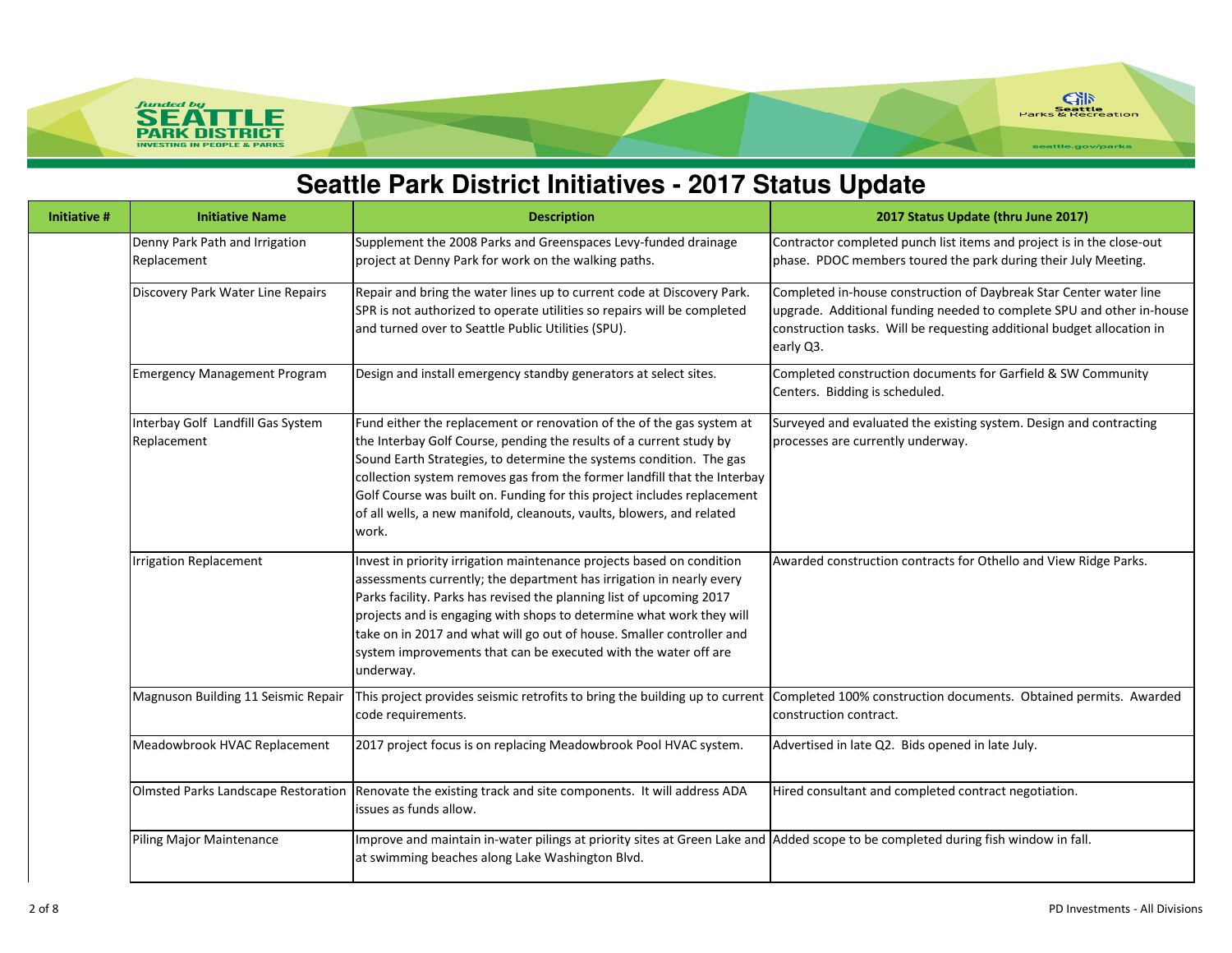

## **Seattle Park District Initiatives - 2017 Status Update**

| <b>Initiative #</b> | <b>Initiative Name</b>                                        | <b>Description</b>                                                                                                                                                                                                                                                                                                           | 2017 Status Update (thru June 2017)                                                                                                                                                                                                                                                                                                                                                                                                                                                                                                                                                                                        |
|---------------------|---------------------------------------------------------------|------------------------------------------------------------------------------------------------------------------------------------------------------------------------------------------------------------------------------------------------------------------------------------------------------------------------------|----------------------------------------------------------------------------------------------------------------------------------------------------------------------------------------------------------------------------------------------------------------------------------------------------------------------------------------------------------------------------------------------------------------------------------------------------------------------------------------------------------------------------------------------------------------------------------------------------------------------------|
|                     | Play Area Renovations Program                                 | Renovate play areas with new play equipment and make any necessary<br>safety and ADA improvements. Complete Lincoln Park (North), Webster<br>Park and Gilman Park play areas. Begin the following seven renovations:<br>Prentis Frazier, Georgetown, High Point, Dearborn, Discovery, Hiawatha<br>and South Park play areas. | Prentis Frazier - completed 100% construction documents and advertised<br>for bid. Georgetown and Discovery - completed bidding and awarded<br>construction contracts. High Point - completed infiltration testing;<br>developed strategy and revised 30% design for storm code compliance.<br>Hiawatha - on hold; considering using funding for new play area at<br>Lincoln Park south. South Park - initiated master planning process for<br>park.                                                                                                                                                                       |
|                     | Roof Fall Arrest Protection<br>Compliance                     | Meet new worker safety standards by installing fall protection on<br>numerous Parks and Recreation roofs. 2017 roof projects to be<br>completed include Alki CC, Hutchinson CC, and Ravenna Eckstein CC.                                                                                                                     | Projects are underway. Work is being accomplished by SPR Shops.                                                                                                                                                                                                                                                                                                                                                                                                                                                                                                                                                            |
|                     | T1 to Fiber Conversion                                        | Replace outdated T1 line infrastructure with fiber in conjunction with<br>other projects.                                                                                                                                                                                                                                    | Identified for 2017 work on track for completion:<br>• Completed fiber installation at the Arboretum including the Graham<br>Visitor's Center, Japanese Garden, and Maintenance Shop. Awaiting<br>connection to the grid.<br>• Completed fiber installation at Jefferson Park Club House, Lawn<br>Bowling, and Maintenance Shop.<br>. Installations also planned for this year include: Meadowbrook, Athletics<br>office, Central East Parks District, Central West Parks District, NE Parks<br>District, Southwest Parks District and Discovery as well as buying into<br>grid to the north and west portions of Seattle. |
|                     | West Seattle Stadium Park Athletic<br><b>Field Renovation</b> | This project provides funding to renovate the existing track and site<br>components. It will address ADA issues as funds allow.                                                                                                                                                                                              | Completed construction documents.                                                                                                                                                                                                                                                                                                                                                                                                                                                                                                                                                                                          |
| 1.1a                | Phase 1 Pier 62/63 Redevelopment                              | The Waterfront Park and Pier 62/63 need a full seismic upgrade and<br>significant access improvements. The Central Waterfront Improvement<br>Fund will pay for the rehabilitation. This project is part of the overall<br>waterfront improvement program.                                                                    | Competed the design for the reconstruction of Pier 62. The project was bid out.<br>SDOT is managing the design and reconstruction of Pier 62, with input from<br>SPR. The construction work will include limited work on Pier 63. The redesign<br>and major reconstruction of Pier 63 is currently on hold. The design process for<br>Waterfront Park is on hold until 2018; limited predesign and permitting strategy<br>work will occur in 2017.                                                                                                                                                                         |

funded by<br>**SEA** 

**INVESTING** 

**SEATTLE**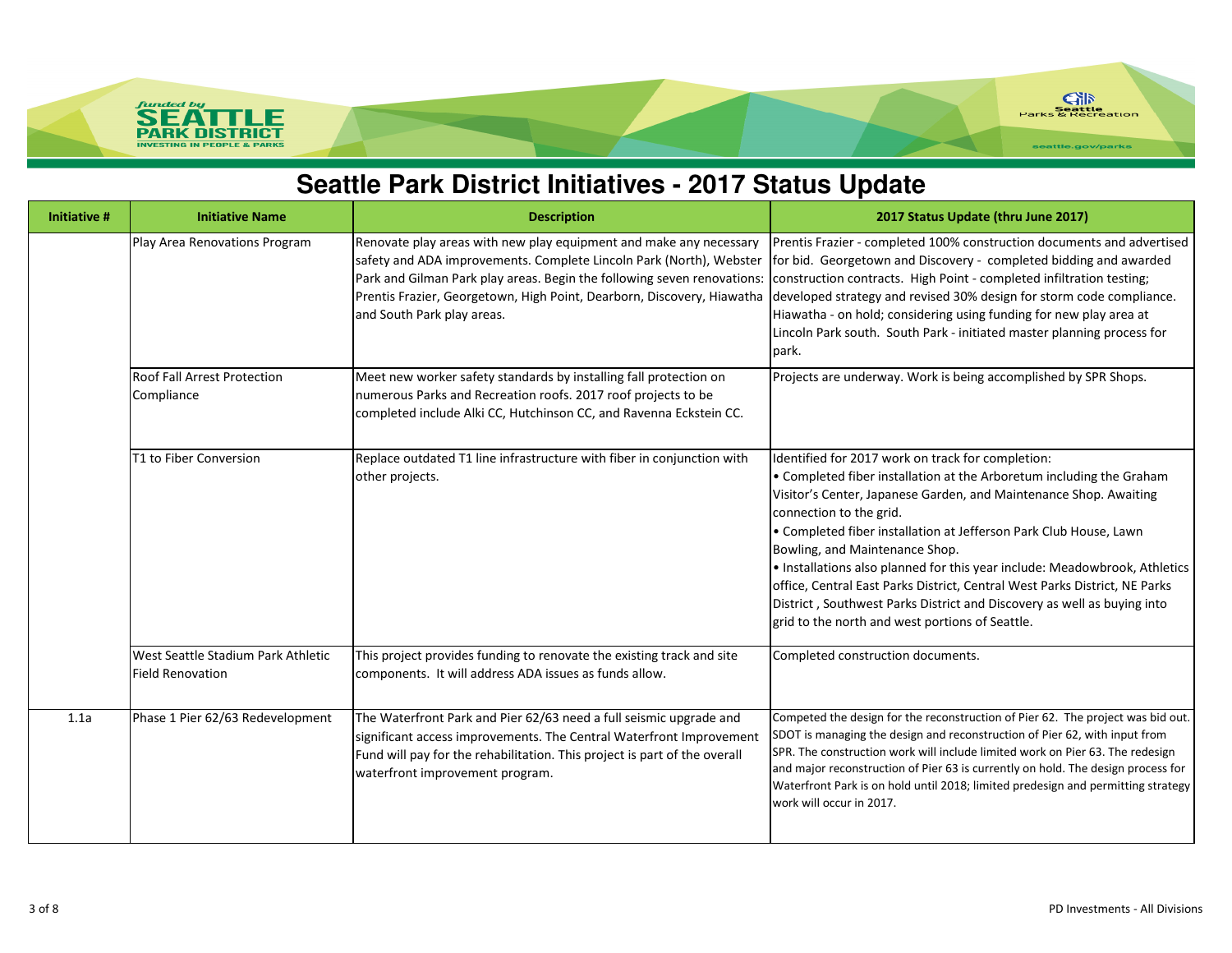

# **Seattle Park District Initiatives - 2017 Status Update**

| <b>Initiative #</b> | <b>Initiative Name</b>                             | <b>Description</b>                                                                                                                                                                                                                                                                                                                                                                                                                                                          | 2017 Status Update (thru June 2017)                                                                                                                                                                                                                                                                                                                                                                                                                                                                                                                                                                                            |
|---------------------|----------------------------------------------------|-----------------------------------------------------------------------------------------------------------------------------------------------------------------------------------------------------------------------------------------------------------------------------------------------------------------------------------------------------------------------------------------------------------------------------------------------------------------------------|--------------------------------------------------------------------------------------------------------------------------------------------------------------------------------------------------------------------------------------------------------------------------------------------------------------------------------------------------------------------------------------------------------------------------------------------------------------------------------------------------------------------------------------------------------------------------------------------------------------------------------|
| 1.2                 | Community Center Rehabilitation and<br>Development | Complete condition assessments and finalize the scope of stabilization<br>plans for the following eight community centers: Green Lake, Hiawatha, eight community centers.<br>Jefferson, Loyal Heights, Magnolia, Queen Anne, South Park, Lake City.                                                                                                                                                                                                                         | Completed site reviews and finalized the scope of stabilization plans for                                                                                                                                                                                                                                                                                                                                                                                                                                                                                                                                                      |
| 1.3                 | Saving Our City Forests                            | Expand capacity to restore forest land and to provide the ongoing<br>monitoring and maintenance work necessary to keep restored areas<br>from being overrun by invasive plants. A healthy urban forest<br>contributes significantly to the health of the environment by cleaning air<br>and water, filtering and retaining storm water, and providing a respite<br>from the built environment.                                                                              | Supported 30,575 hours of volunteers. Planted over 93,000 native<br>plants; removed 32.75 acres of invasive plant species; mulched 12 acres<br>of parkland; and weeded 50 acres.                                                                                                                                                                                                                                                                                                                                                                                                                                               |
| 1.4                 | Aquarium Major Maintenance                         | Provide operating support to the Seattle Aquarium while the waterfront Received one billing for \$28.9K in Q2, which was paid.<br>is under construction and then support major maintenance work at this<br>Seattle Parks and Recreation facility.                                                                                                                                                                                                                           |                                                                                                                                                                                                                                                                                                                                                                                                                                                                                                                                                                                                                                |
| 1.5                 | Zoo Major Maintenance                              | Support the Woodland Park Zoo Society in making improvements to<br>buildings and animal facilities including an exterior renovation of the<br>Conservation Aviary and additional work on irrigation systems,<br>sidewalks and mechanical systems.                                                                                                                                                                                                                           | Signed the interagency agreement with the Zoo. Bills from the Zoo are<br>being reviewed for payment.                                                                                                                                                                                                                                                                                                                                                                                                                                                                                                                           |
| $\overline{2}$      | <b>MAINTAINING PARKS AND FACILITIES</b>            |                                                                                                                                                                                                                                                                                                                                                                                                                                                                             |                                                                                                                                                                                                                                                                                                                                                                                                                                                                                                                                                                                                                                |
| 2.1                 | Increase Preventive Maintenance                    | Mobilize the new Third Shift Crew of journey-level trade positions<br>(electricians, painters, carpenters and plumbers) who maintain<br>recreation facilities at night to avoid disruption to the public during<br>operating hours and to work more efficiently. Because much of the work<br>is done at night, there will be fewer 2-3 week closures and fewer<br>interruptions of child care programs, before- and after-school care,<br>sports and many other activities. | Completed repair and preventive maintenance work on several<br>community centers. Q1 - Bitterlake, Garfield Teen Life Center, High Point,<br>including High Point, Jefferson, Magnuson, Meadowbrook, Medgar Evers<br>Pool, Queen Anne Pool, Magnuson bldg. 11, Hiawatha CC, Alki Beach<br>Bath House, Mt. Baker Rowing and Sailing Center, Discovery Park ELC,<br>Rainier Beach CC, Jefferson Community Center, Southwest Pool,<br>Southwest Teen Life Center, Amy Yee tennis center, Southwest TLC,<br>Seacrest Marina Park, and Westbridge. Q2 - High Point, Jefferson,<br>Magnuson Brig, Meadowbrook Teen Life Center, etc. |

funded by<br>**SEA** 

**SEATTLE** 

**INVESTING IN PEOPLE & PARKS**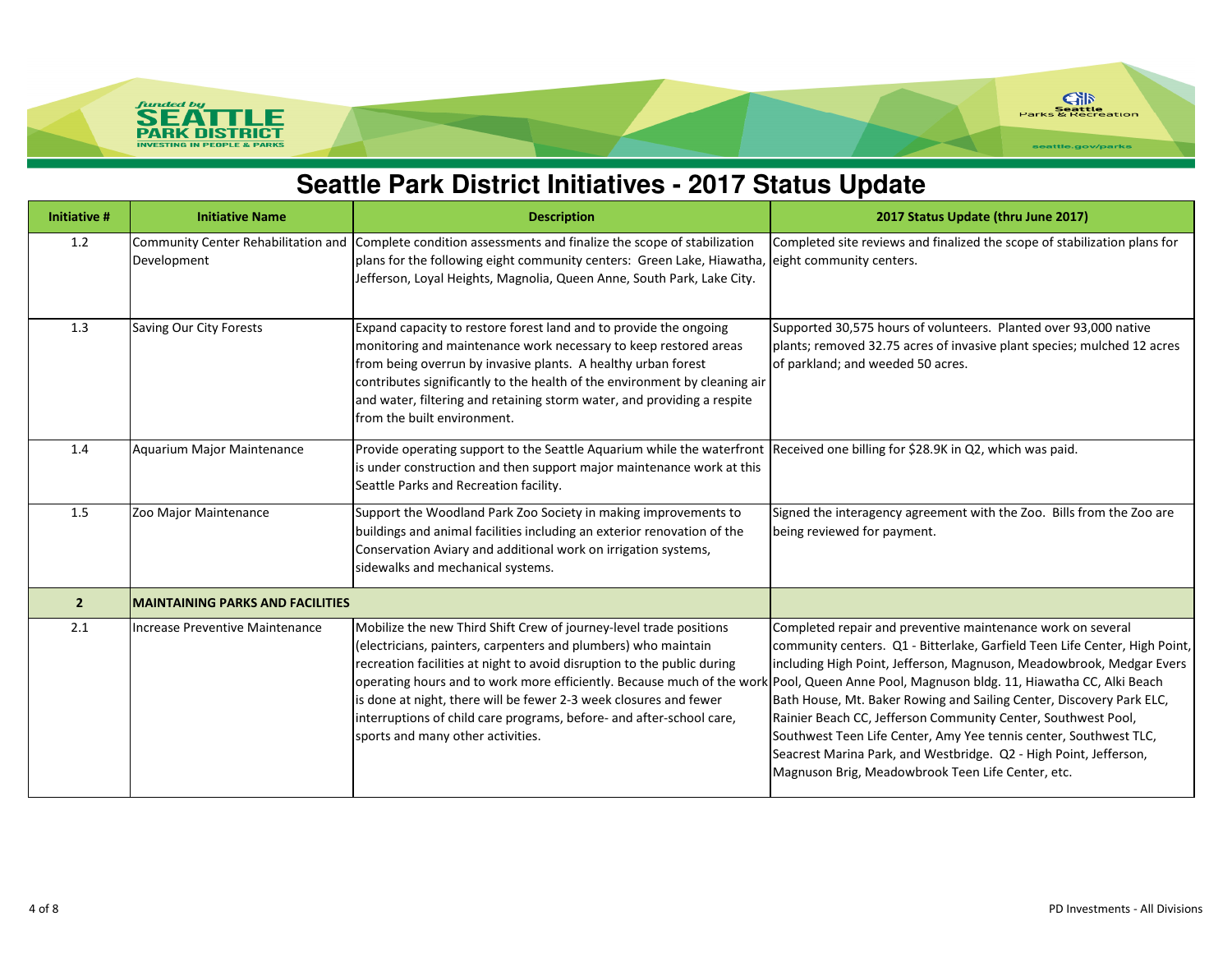

# **Seattle Park District Initiatives - 2017 Status Update**

| <b>Initiative #</b> | <b>Initiative Name</b>               | <b>Description</b>                                                                                                                                                                                                                                                                                                                                                                                                            | 2017 Status Update (thru June 2017)                                                                                                                                                                                                                                                                                                                                                                                                                                                                                                                                                                   |
|---------------------|--------------------------------------|-------------------------------------------------------------------------------------------------------------------------------------------------------------------------------------------------------------------------------------------------------------------------------------------------------------------------------------------------------------------------------------------------------------------------------|-------------------------------------------------------------------------------------------------------------------------------------------------------------------------------------------------------------------------------------------------------------------------------------------------------------------------------------------------------------------------------------------------------------------------------------------------------------------------------------------------------------------------------------------------------------------------------------------------------|
| 2.2                 | Provide Clean, Safe, Welcoming Parks | Improve parks grounds maintenance, landscaping, and tree work by<br>adding a third tree crew to protect the long-term health of park trees<br>decreasing tree maintenance cycle from once every 50 years to once<br>every 14 years); increasing support for the Seattle Conservation Corps;<br>and increasing park maintenance including doubling weekly cleanings of<br>comfort stations during peak season at 41 locations. | Focused on Park District projects at Denny Blaine, Van Asselt, Camp Long,<br>Bell Street Blvd., Bhy Kracke, Pratt, Greenwood, and Sandel Parks.<br>Doubled weekly cleaning at 41 comfort stations throughout the City.<br>Maintained and inspected 1,125 trees. Established new maintenance<br>standards for diving boards and developed operating manuals for spray<br>parks. Hired a 0.75 FTE Pool Operator to maintain and enhance the<br>quality of aquatic facilities; geared up for the summer at Mounger and<br>Colman pools; supported running of nine spray parks and eight indoor<br>pools. |
| 2.4                 | Make Parks Safer                     | Add one maintenance worker and one Humane Animal Control Officer<br>to educate the public and enforce dog leash and scoop laws at "Hot<br>Spot" parks -- locations with complaints, violations and impacts to users<br>and/or natural resources; one of the top complaints received by Seattle<br>Parks and Recreation is unleashed dogs disrupting community use and<br>enjoyment of parks and open spaces.                  | Dedicated over 1,100 labor hours resulting in 325 citations for off-leash<br>and license infractions issued, 46 verbal warnings issued, 10 trespass<br>warnings issued, and one missing child located. The majority of citations<br>were issued to first-time offenders.                                                                                                                                                                                                                                                                                                                              |
| 2.5                 | Improve Dog Off Leash Areas          | Improve existing off-leash areas through increased maintenance and<br>updates to aging infrastructure.                                                                                                                                                                                                                                                                                                                        | Established the 2017 work plan, budget and project team. Began the<br>completion of the People, Dogs, and Parks Plan.                                                                                                                                                                                                                                                                                                                                                                                                                                                                                 |
| 2.6                 | Rejuvenate Our P-Patches             | aging infrastructure.                                                                                                                                                                                                                                                                                                                                                                                                         | Enhance P-Patch support and the improve P-Patches through updates to Completed the scoping at all five sites. The design and cost estimates are<br>complete for the Hawkins and Ravenna sites, and 50% design has been<br>completed for the Longfellow, Roosevelt, and Thistle sites.                                                                                                                                                                                                                                                                                                                 |
| 3                   | <b>PROGRAMS FOR PEOPLE</b>           |                                                                                                                                                                                                                                                                                                                                                                                                                               |                                                                                                                                                                                                                                                                                                                                                                                                                                                                                                                                                                                                       |

funded by<br>**SEA** 

**SEATTLE INVESTING IN PEOPLE & PARKS**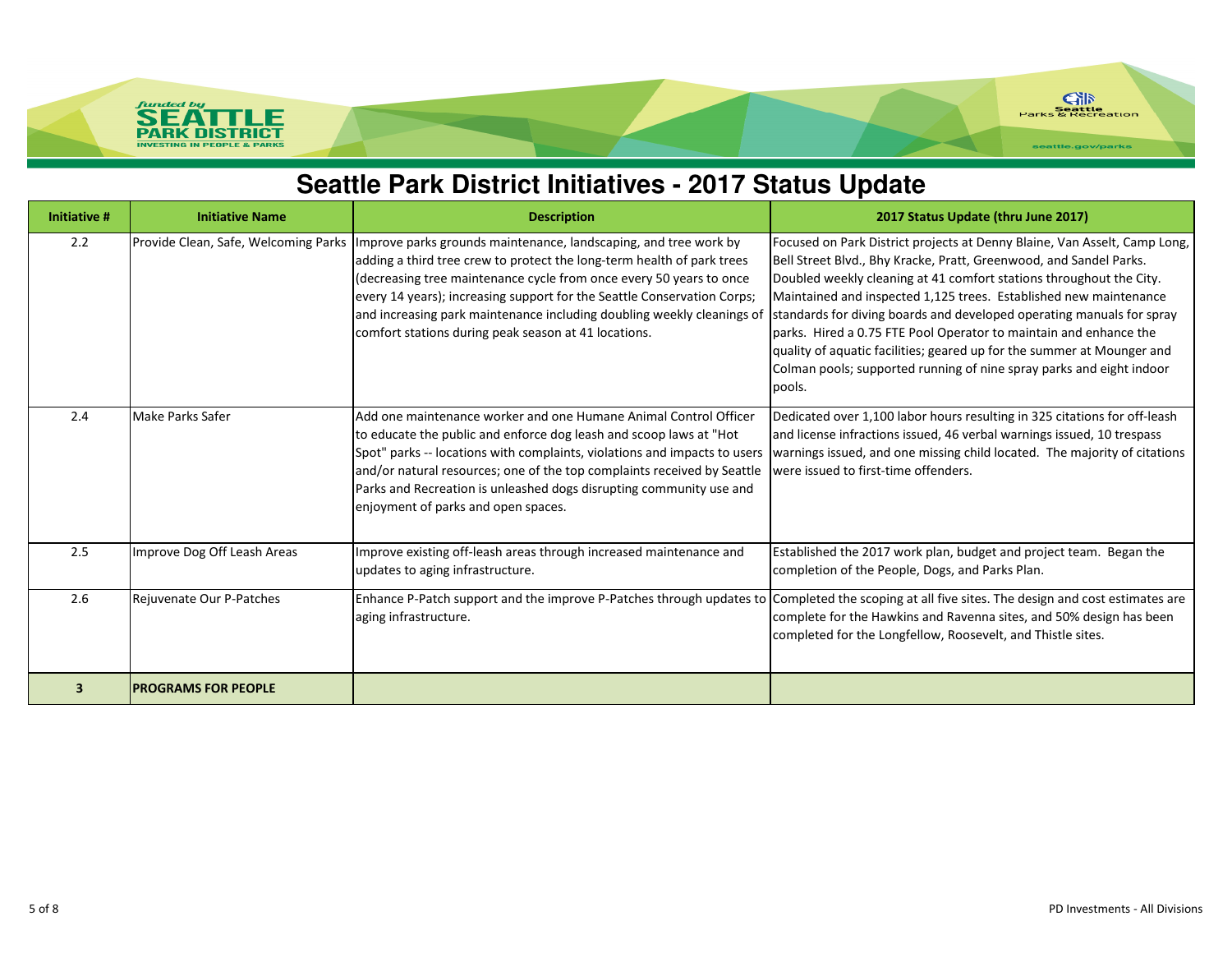

### **Seattle Park District Initiatives - 2017 Status Update**

| <b>Initiative #</b> | <b>Initiative Name</b>                                  | <b>Description</b>                                                                                                                                                                                                                                                                                                                                                                                                                                                                                             | 2017 Status Update (thru June 2017)                                                                                                                                                                                                                                                                                                                                                                                                                                                                                                                                                                                                                 |
|---------------------|---------------------------------------------------------|----------------------------------------------------------------------------------------------------------------------------------------------------------------------------------------------------------------------------------------------------------------------------------------------------------------------------------------------------------------------------------------------------------------------------------------------------------------------------------------------------------------|-----------------------------------------------------------------------------------------------------------------------------------------------------------------------------------------------------------------------------------------------------------------------------------------------------------------------------------------------------------------------------------------------------------------------------------------------------------------------------------------------------------------------------------------------------------------------------------------------------------------------------------------------------|
| 3.1                 | <b>Restore Community Center</b><br>Operations           | Improve the customer experience at community centers (3.5 million<br>visits each year) by adding hours for custodians, customer service and<br>program staff; also includes \$400,000 for scholarships. Establish a<br>system wide recreation scholarship program in alignment with the<br>department's values of access, opportunity, responsiveness and<br>sustainably; \$400,000 in scholarships will be available with the goal of<br>not turning away people who want to participate but can't afford it. | Accounted for 1,043,454 community center visits in Q1 (an increase of<br>4% from Q1 2016) and 938,053 visits in Q2 (an increase of 3% from Q2<br>2016). Six sites that received additional funding to expand operating<br>hours had an overall increase of 8% in visits. With most drop-in activities<br>being now free to the public, we are tightening data collection efforts on<br>drop-in usage across the community centers. Gathered customer<br>feedback from 132 participants in Dance, Fitness and Martial Arts<br>programs with a 94% satisfaction rating. Hired two senior coordinators.<br>Allocated \$301,564 of scholarship funding. |
| 3.2                 | <b>Recreation Opportunities for All</b>                 | Work on establishing 25 new partnerships in undeserved communities<br>with the goal of serving an additional 2,500 participants.                                                                                                                                                                                                                                                                                                                                                                               | Contracted with 25 community partners to offer programs, classes and<br>events. Two partners have completed their work while six will be offering<br>programs this fall. Hired, trained and engaged 14 Community<br>Engagement Ambassadors whose role is to perform culturally relevant<br>outreach and technical assistance to partners and participants.                                                                                                                                                                                                                                                                                          |
| 3.3                 | Better Programs for Young People -<br>Seattle's Future  | Use the Youth Program Quality Assessment, a nationally recognized<br>evaluation tool that will assess how we are doing in terms of making a<br>difference in the lives of young people; department is piloting this<br>evaluation methodology in 3 programs in 2015 and will apply it to at<br>least 10 more programs in 2016 to improve program quality for more<br>than 1,500 participants.                                                                                                                  | Reviewed 23 programs using the YPQA tool for future improvement and<br>additional technical assistance.                                                                                                                                                                                                                                                                                                                                                                                                                                                                                                                                             |
| 3.4                 | Meeting the Needs of People with<br><b>Disabilities</b> | Serve an additional 79 youth each summer through expanding overnight Registered 58 youth for a variety of programs for teens with disabilities.<br>camp (55 youth served) and a teen activity club on Fridays (32 served);<br>also serve 200 additional participants during the school year through<br>new programs such as a baking club, a community service club, creative<br>dance, pottery and flag football.                                                                                             | Some of these programs included Teen Club Fridays at Meadowbrook,<br>Baking Club at Bitter Lake, Community Service Club, Pottery, Creative<br>Dance, etc.                                                                                                                                                                                                                                                                                                                                                                                                                                                                                           |
| 3.5                 | More Programs for Older Adults                          | from immigrant and refugee communities.                                                                                                                                                                                                                                                                                                                                                                                                                                                                        | Expand dementia-friendly programming, increase participation of elders Served 9,039 meals to immigrant and refugee elders. Offered a new pilot<br>program in partnership with the East African Senior Meals Program and<br>partnered with Asian Counseling & Referral Services for organizing a field<br>trip. Offered 10 dementia-friendly recreation programs and increased<br>participation by people living with memory loss.                                                                                                                                                                                                                   |

funded by<br>**SEA** 

**PARK INVESTING** 

**ATTLE**<br>DISTRICT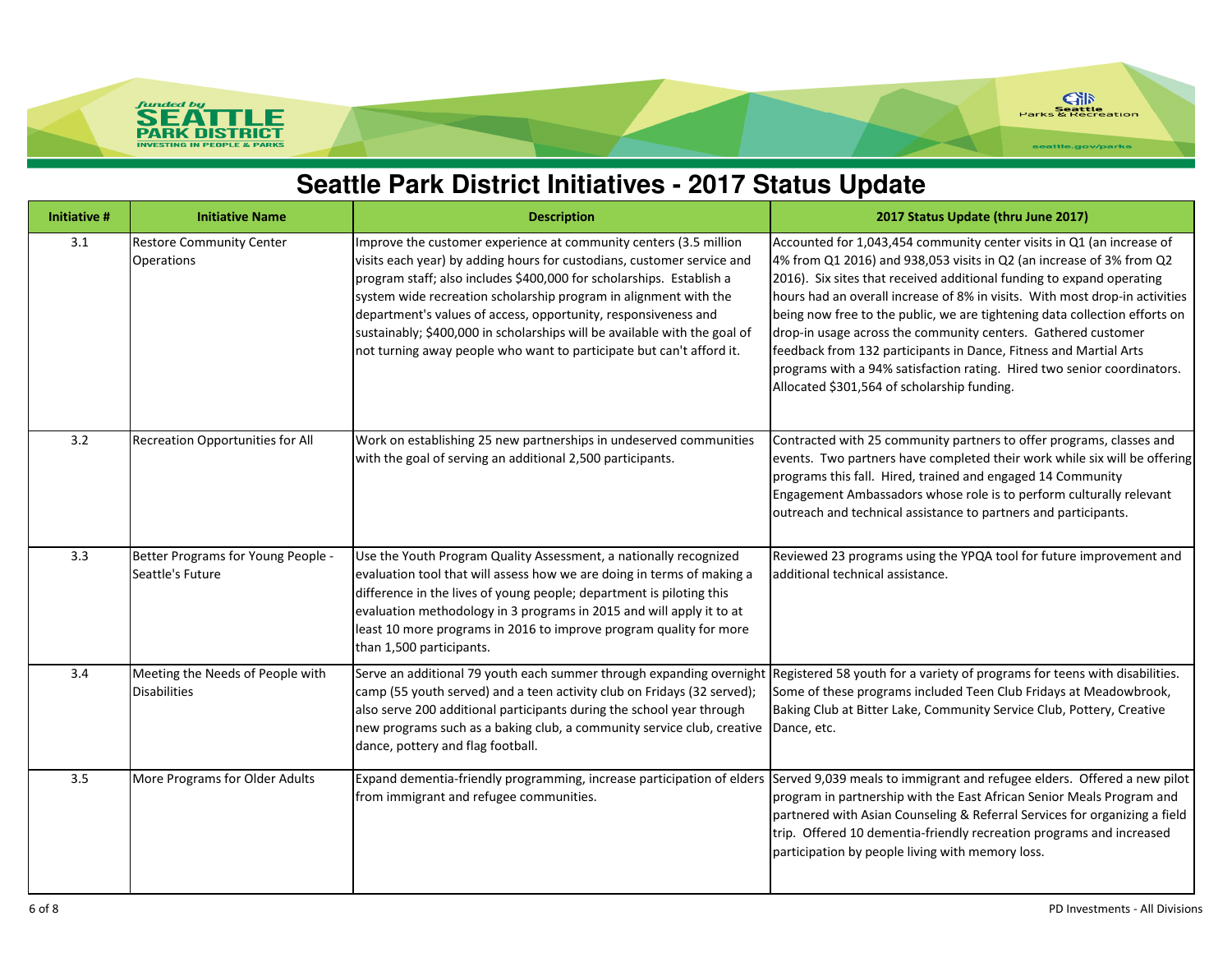

### **Seattle Park District Initiatives - 2017 Status Update**

| <b>Initiative #</b> | <b>Initiative Name</b>                                      | <b>Description</b>                                                                                                                                                                                                                                                                                                                                                                                                                                                                                                                                                                | 2017 Status Update (thru June 2017)                                                                                                                                                                                                                                                                                               |
|---------------------|-------------------------------------------------------------|-----------------------------------------------------------------------------------------------------------------------------------------------------------------------------------------------------------------------------------------------------------------------------------------------------------------------------------------------------------------------------------------------------------------------------------------------------------------------------------------------------------------------------------------------------------------------------------|-----------------------------------------------------------------------------------------------------------------------------------------------------------------------------------------------------------------------------------------------------------------------------------------------------------------------------------|
| 3.6                 | Arts in Parks                                               | Working with the Office of Arts and Culture, recruit and select artists to<br>"activate" parks through approximately 40 community events,<br>performances, and temporary art installations. While not limited to<br>these sites, the following parks have high priority for activation: Cal<br>Anderson, Dr. Blanche Lavizzo, First Hill, Judkins, Flo Ware, Powell<br>Barnett, Denny, Ballard Commons, Lake City Mini Park, Mineral Springs,<br>Salmon Bay, University Playfield, Hutchinson, John C. Little, Othello,<br>Pritchard Beach, Delridge, Duwamish Waterway, Roxhill. | Awarded funding based on the RFP process held in 2016 with a goal of<br>hosting 34 events and 7 installations in Q2 and Q3, 2017. Hosted 4<br>temporary art installations and kicked off 10 Arts in Parks projects, 3 one-<br>time events and 4 event series, providing over 70 hours of outdoor arts<br>programming thus far.    |
| 3.7                 | <b>Get Moving Fund</b>                                      | Create/leverage partnerships with community groups to provide up to<br>10 new programs, services, or events to help at least 1,000 participants<br>to "get moving" with healthy activities.                                                                                                                                                                                                                                                                                                                                                                                       | Identified 15 partnerships through a competitive RFP process.<br>Contracted with partners for culturally relevant health and fitness<br>programs. Hired and trained 14 Community Engagement Ambassadors<br>who were matched with 40 community groups. Conducted community<br>outreach to identify and address health disparities. |
| 3.8                 | <b>Customer Service and Technology</b>                      | Update the registration, facility booking and point of sale system to<br>improve customer experience.                                                                                                                                                                                                                                                                                                                                                                                                                                                                             | Contracted with Active.net to replace the registration system with a goal<br>of launching the new system in 2018. Currently working to build<br>interface functionalities with a new accounting system coming on line in<br>2018.                                                                                                 |
| 4                   | <b>BUILDING FOR THE FUTURE</b>                              |                                                                                                                                                                                                                                                                                                                                                                                                                                                                                                                                                                                   |                                                                                                                                                                                                                                                                                                                                   |
| 4.1                 | Park Land Acquisition and Leveraging<br><b>Funds</b>        | Acquire 3 or 4 parcels with up to \$4 million in Park District funding and<br>the King County Conservation Futures funds that it leverages.                                                                                                                                                                                                                                                                                                                                                                                                                                       | Currently negotiating for a purchase (Lake City). Aiming to reach<br>agreement in 2017.                                                                                                                                                                                                                                           |
| 4.2                 | Major Projects Challenge Fund                               | Launch the Major Projects Challenge Fund process allowing community<br>groups to apply for \$1.6 million in funding for park projects.                                                                                                                                                                                                                                                                                                                                                                                                                                            | Began four facility assessments to be completed in Q3. Kubota Garden<br>project will be bid out in Q3. Planning work at South Park is currently<br>underway, while the work at the Amy Yee Tennis Center will begin in Q4.                                                                                                        |
| 4.3                 | Maintain & Activate Seattle's New<br><b>Waterfront Park</b> | Provide a baseline level of maintenance service for the new Central<br>Waterfront Park and activate the park with festivals, events, artwork,<br>classes, musicians, etc.                                                                                                                                                                                                                                                                                                                                                                                                         | Maintenance funding on hold until the park opens. Anticipate project<br>activities starting in 2019.                                                                                                                                                                                                                              |

SEA<sup></sup>

**PAR INVESTI** 

**TTLE**